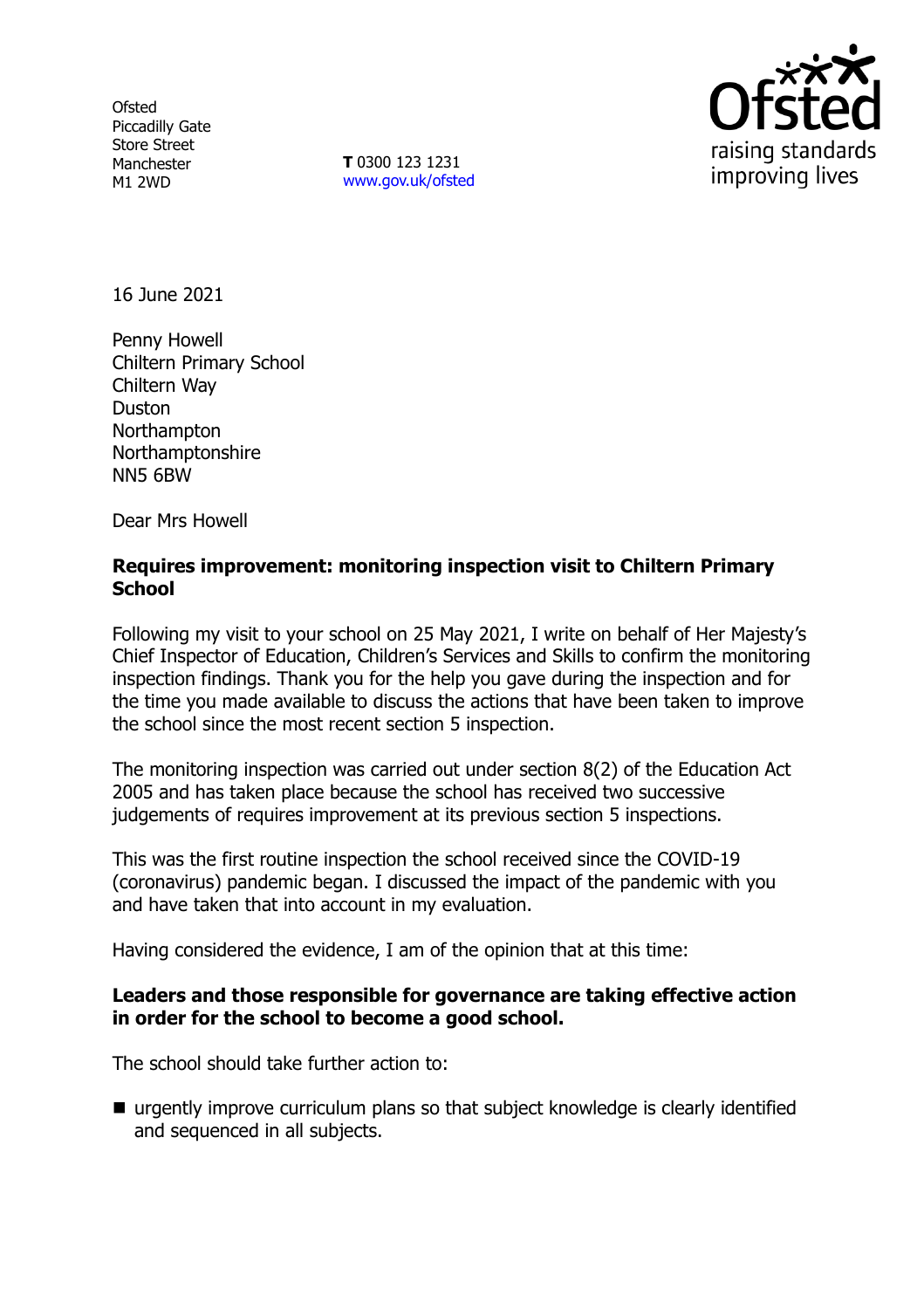

# **Context**

Since the school's most recent section 5 inspection, a number of staff have left the school. A new assistant headteacher and special educational needs coordinator have been appointed. There is a new chair and vice-chair of the governing body. A number of other governors are new to role.

# **Main findings**

Leaders are gradually improving the school's curriculum. In some subjects, leaders have set out what they want pupils to learn. In subjects where plans are further ahead, such as in history, leaders have set out the sequence of learning in each year group. However, leaders agree that the knowledge that they expect pupils to learn is not set out clearly enough in all subjects. For example, plans for modern foreign languages, music, geography, science and physical education are at the early stages of development.

Where curriculum plans are unclear, teachers do not plan activities that build pupils' knowledge and understanding. For example, pupils write diaries about life in the time of Samuel Pepys, without sufficient grasp of the historical facts. Pupils learning about the planets remembered making rockets, rather than knowledge of the solar system.

Leaders' improvement plans focus on reading, the curriculum and pupils' personal development. While these plans are under way, there is still much to do to improve pupils' learning across the curriculum.

Senior leaders are making sure that subject leaders develop the knowledge to bring improvements across the curriculum. Some subject leaders are using research to inform their plans and developing links with networks of schools. For example, the leaders for reading and phonics use evidence to inform their plans. Leaders have ensured that phonics is a priority. Pupils who need additional support receive extra sessions in phonics to help them read. Leaders make sure that the books pupils read match their phonic knowledge. Pupils enjoy reading, and adults provide appropriate support. Pupils apply their phonic knowledge when reading unfamiliar words.

Leaders are determined that all pupils will achieve and succeed. Teachers adapt the curriculum to support pupils with special educational needs and/or disabilities to access the same lesson content as others. This is more effective when curriculum content sets out clearly the knowledge and skills which pupils are learning.

Governors hold leaders to account, for example, about the impact of leaders' actions. They understand the importance of providing support as well as challenge to leaders. Governors' questions to leaders reflect their sense of urgency that the school improves. Governors fulfil their statutory duties for safeguarding.